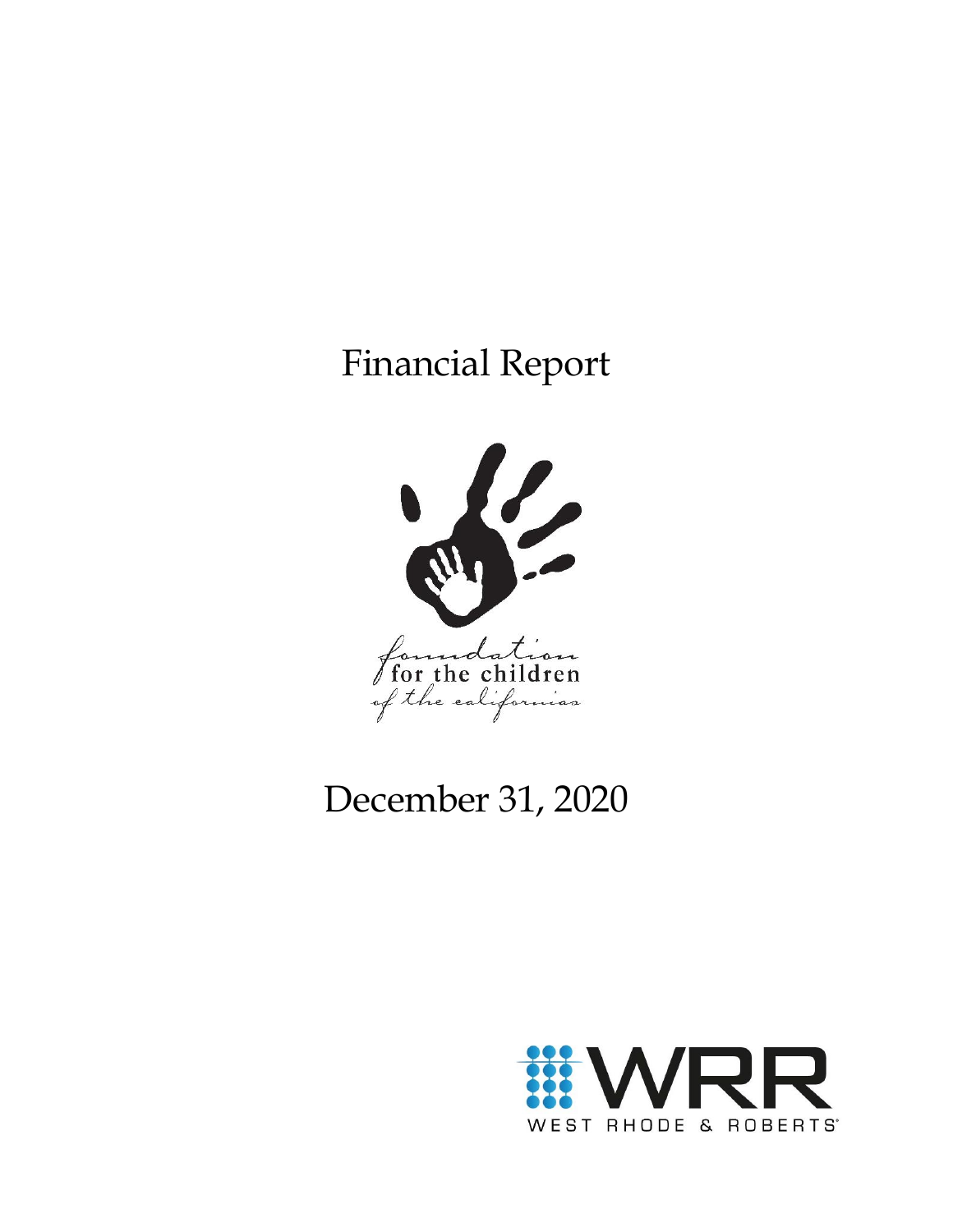## Contents

## Page

| <b>Financial Statements</b> |  |
|-----------------------------|--|
|                             |  |
|                             |  |
|                             |  |
|                             |  |
|                             |  |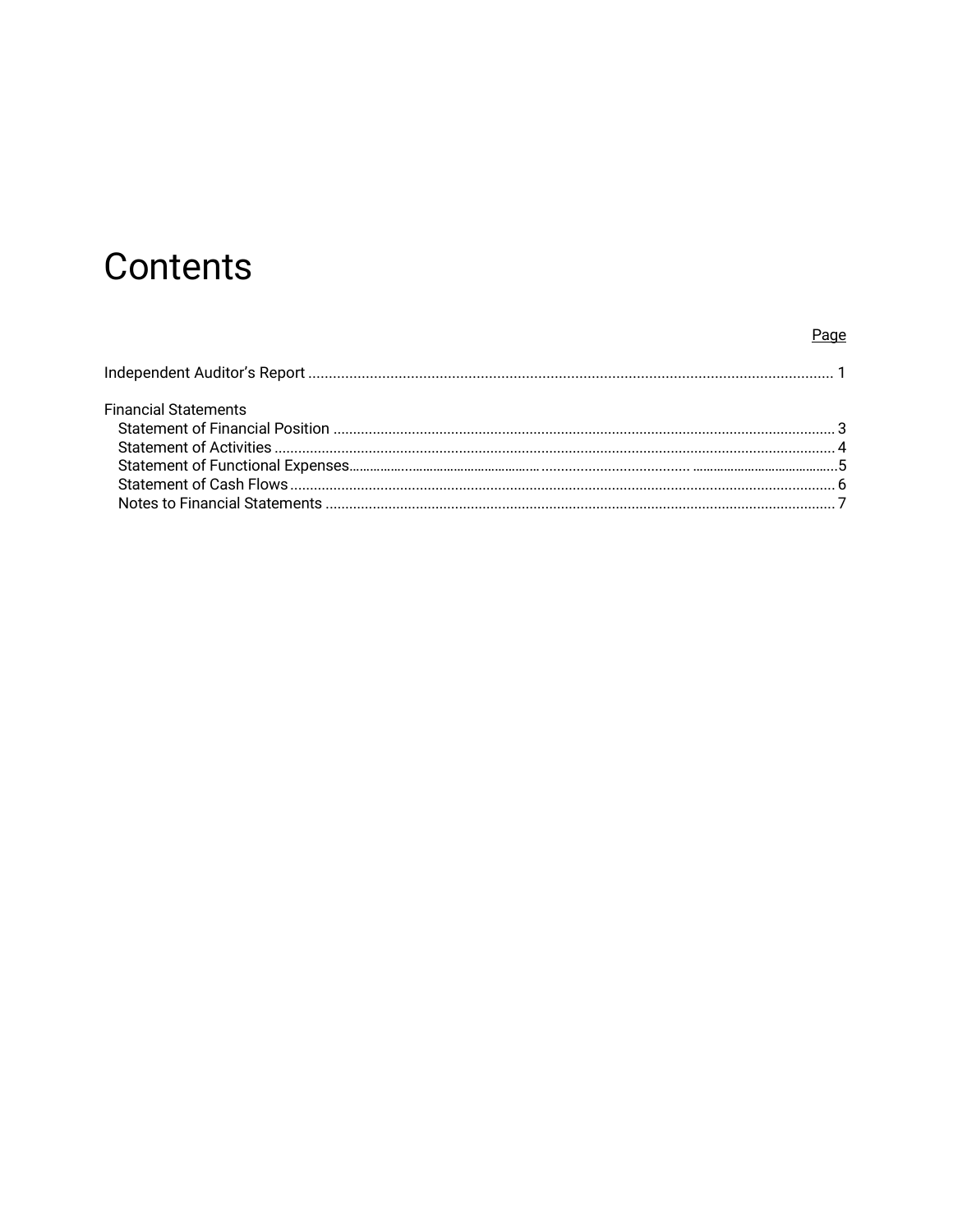

#### *INDEPENDENT AUDITOR'S REPORT*

Board of Directors Foundation for the Children of the Californias San Diego, California

We have audited the accompanying financial statements of Foundation for the Children of the Californias (a nonprofit organization), which comprise the statement of financial position as of December 31, 2020, and the related statements of activities, functional expenses and cash flows for the year then ended, and the related notes to the financial statements.

#### **Management's Responsibility for the Financial Statements**

Management is responsible for the preparation and fair presentation of these financial statements in accordance with accounting principles generally accepted in the United States of America; this includes the design, implementation, and maintenance of internal control relevant to the preparation and fair presentation of financial statements that are free from material misstatement, whether due to fraud or error.

#### **Auditor's Responsibility**

Our responsibility is to express an opinion on these financial statements based on our audit. We conducted our audit in accordance with auditing standards generally accepted in the United States of America. Those standards require that we plan and perform the audit to obtain reasonable assurance about whether the financial statements are free from material misstatement.

An audit involves performing procedures to obtain audit evidence about the amounts and disclosures in the financial statements. The procedures selected depend on the auditor's judgment, including the assessment of the risks of material misstatement of the financial statements, whether due to fraud or error. In making those risk assessments, the auditor considers internal control relevant to the entity's preparation and fair presentation of the financial statements in order to design audit procedures that are appropriate in the circumstances, but not for the purpose of expressing an opinion on the effectiveness of the entity's internal control. Accordingly, we express no such opinion. An audit also includes evaluating the appropriateness of accounting policies used and the reasonableness of significant accounting estimates made by management, as well as evaluating the overall presentation of the financial statements.

We believe that the audit evidence we have obtained is sufficient and appropriate to provide a basis for our audit opinion.

#### **Opinion**

In our opinion, the financial statements referred to above present fairly, in all material respects, the financial position of Foundation for the Children of the Californias as of December 31, 2020, and the changes in its net assets and its cash flows for the year then ended in accordance with accounting principles generally accepted in the United States of America.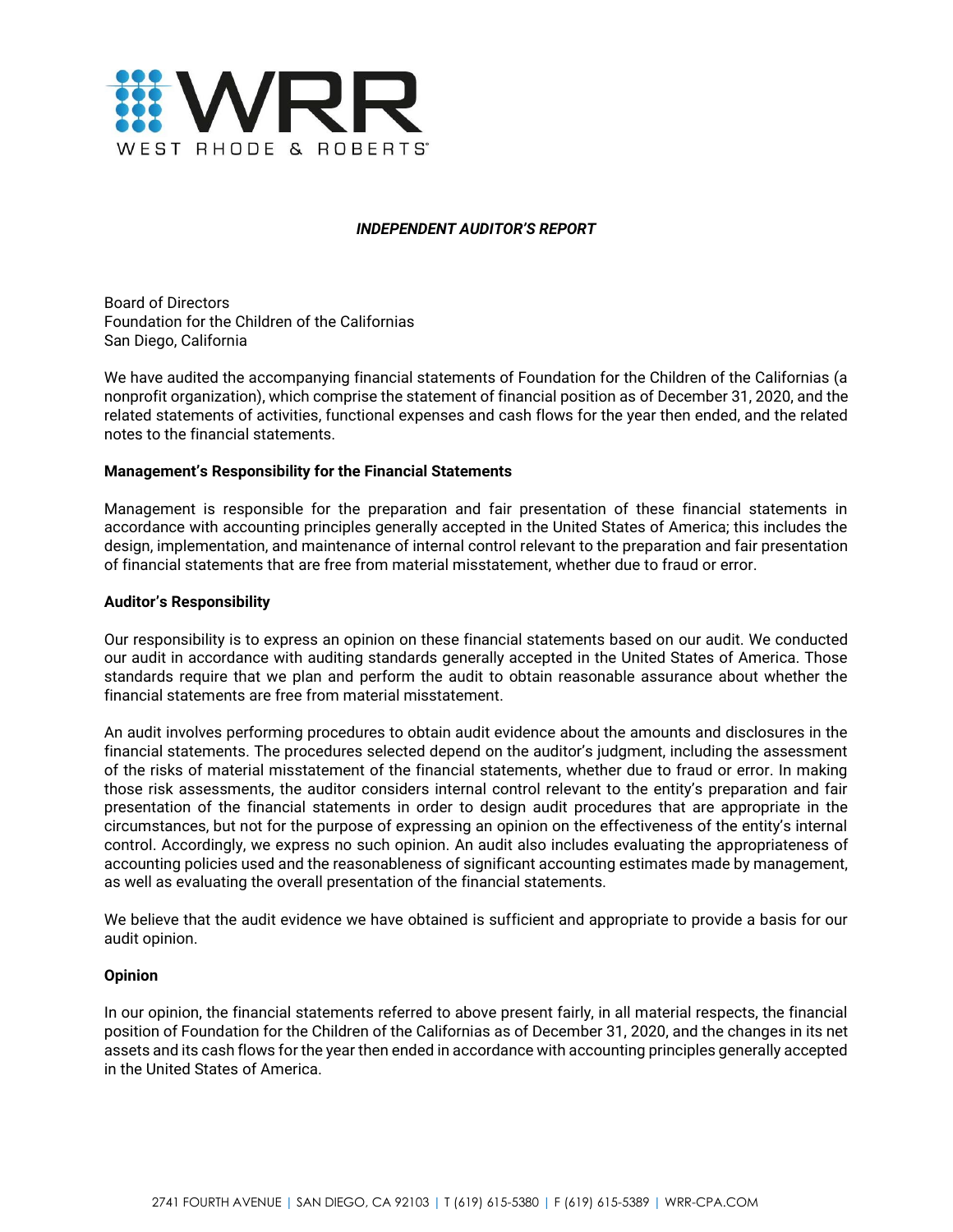Board of Directors Foundation for the Children of the Californias Page 2

#### **Report on Summarized Comparative Information**

We have previously audited Foundation for the Children of the Californias' financial statements, and our report dated December 17, 2020, expressed an unmodified opinion on those financial statements. In our opinion, the summarized comparative information presented herein as of and for the year ended December 31, 2019, is consistent, in all material respects, with the audited financial statements from which it has been derived.

West Rhode & Roberts

WEST RHODE & ROBERTS

San Diego, California September 29, 2021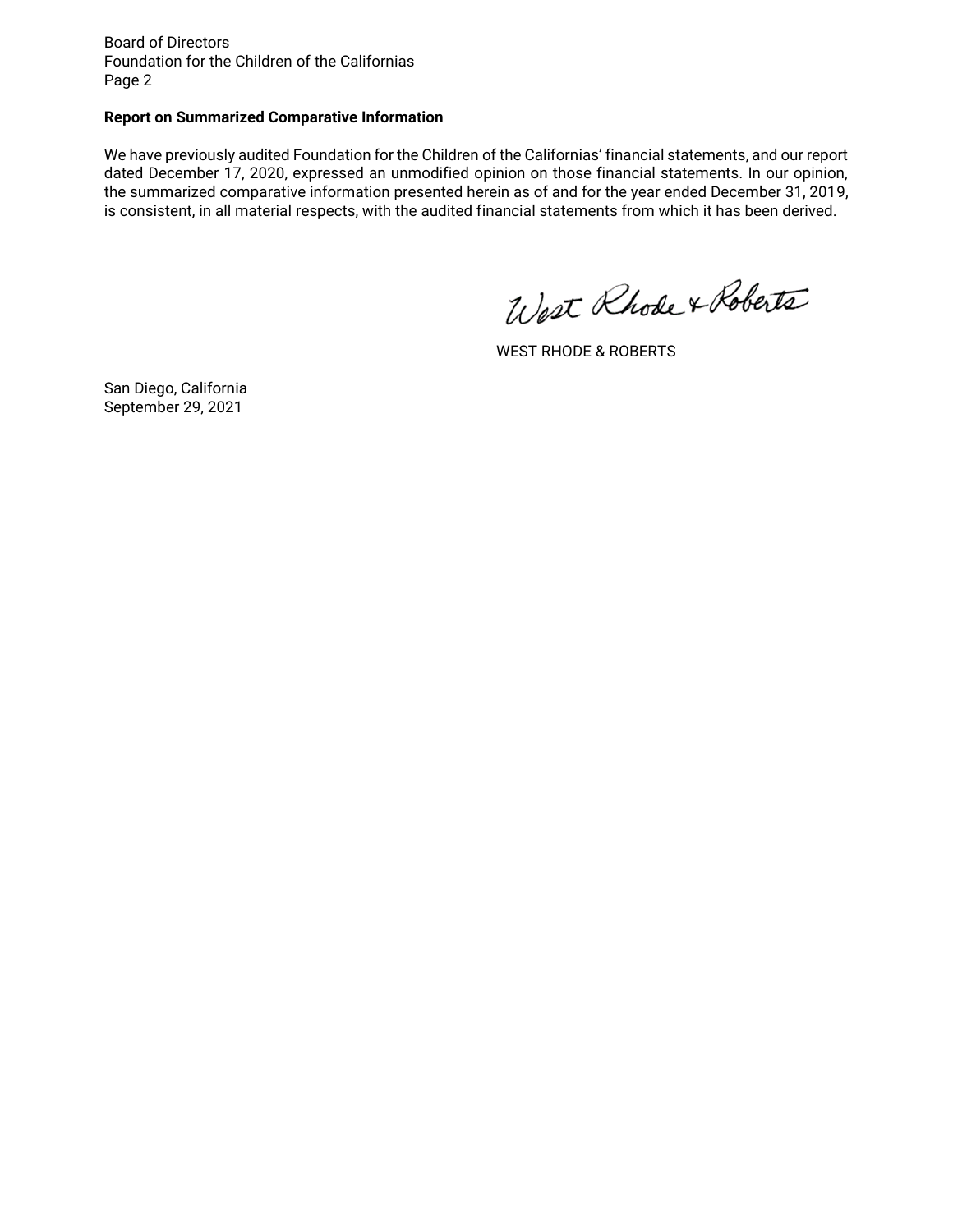## *STATEMENT OF FINANCIAL POSITION (With Summarized Financial Information for the December 31, 2019) DECEMBER 31, 2020*

| <b>ASSETS</b>                            | 2020            | 2019<br>(Note 11) |
|------------------------------------------|-----------------|-------------------|
| Cash and cash equivalents                | Ś<br>147,128    | Ś<br>188,877      |
| Investments                              | 5,582,541       | 6,171,367         |
| Accounts receivable                      | 19,440          | 28,384            |
| Prepaid expenses                         | 5,360           | 7,842             |
| Furniture and equipment                  |                 | 335               |
| <b>Total assets</b>                      | \$<br>5,754,469 | \$<br>6,396,805   |
| <b>LIABILITIES AND NET ASSETS</b>        |                 |                   |
| Liabilities:                             |                 |                   |
| Accounts payable and accrued liabilities | \$<br>8,109     | \$<br>9,869       |
| Refundable advance                       | 55,189          |                   |
| <b>Total liabilities</b>                 | 63,298          |                   |
| Commitments (Note 5)                     |                 |                   |
| Net assets:                              |                 |                   |
| Without donor restrictions:              |                 |                   |
| Board designated for operating reserves  | 1,338,280       | 1,933,348         |
| Board designated for indigent care       | 158,527         | 160,512           |
| Board designated for other programs      | 9,043           | 6,343             |
| Undesignated                             | 230,236         | 323,345           |
|                                          | 1,736,086       | 2,423,548         |
| With donor restrictions                  | 3,955,085       | 3,963,388         |
| <b>Total net assets</b>                  | 5,691,171       | 6,386,936         |
| Total liabilities and net assets         | \$<br>5,754,469 | \$<br>6,386,936   |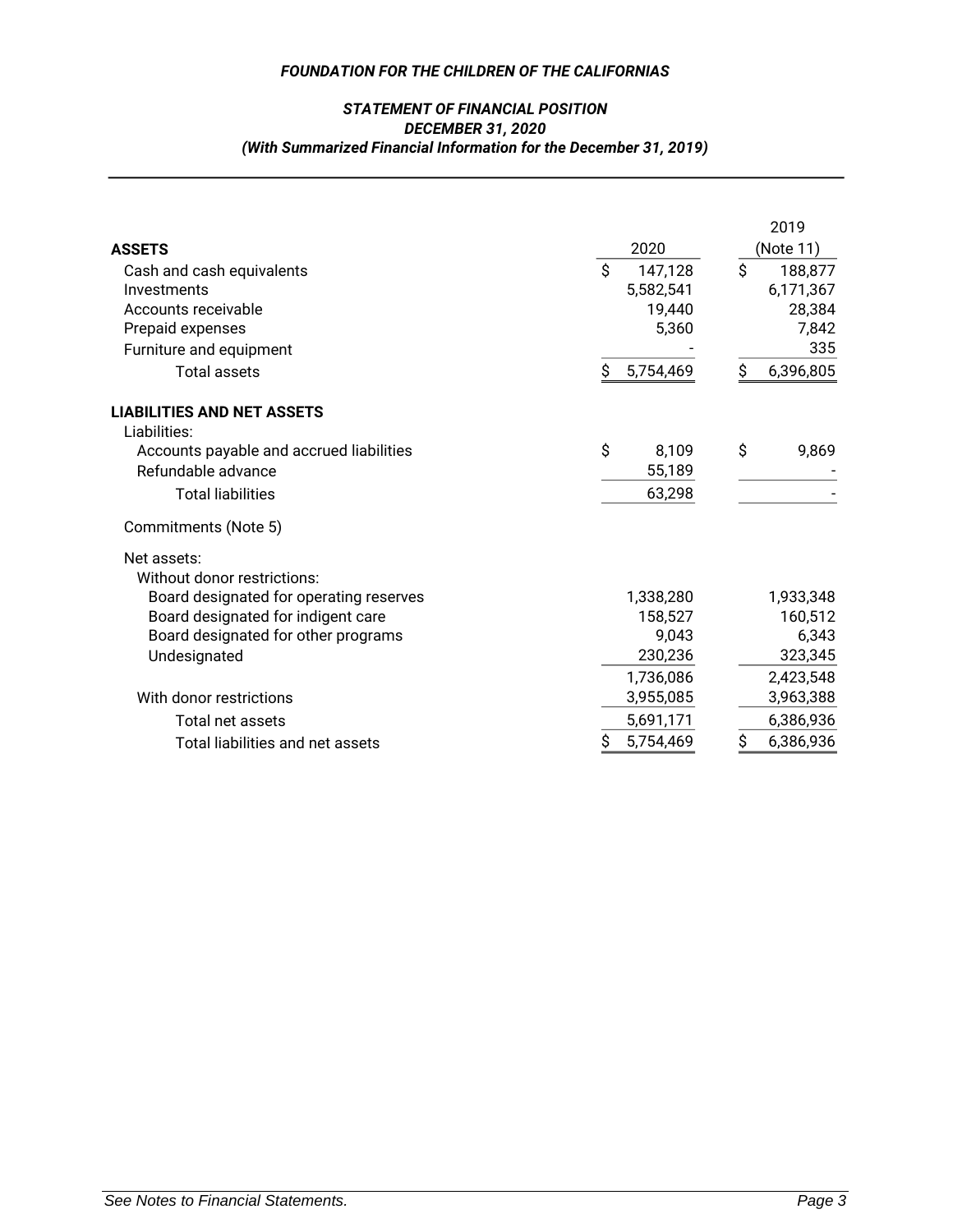#### *FOR THE YEAR ENDED DECEMBER 31, 2020 STATEMENT OF ACTIVITIES*

#### *(With Summarized Financial Information for the Year Ended December 31, 2019)*

|                                                        |    | <b>Without Donor</b><br><b>Restrictions</b> |    | <b>With Donor</b><br><b>Restrictions</b> |    | Total     |   | 2019<br>(Note 11) |
|--------------------------------------------------------|----|---------------------------------------------|----|------------------------------------------|----|-----------|---|-------------------|
| Operating activities                                   |    |                                             |    |                                          |    |           |   |                   |
| <b>SUPPORT AND REVENUE</b><br>Contributions and grants | \$ | 354,670                                     | \$ | 302,953                                  | \$ | 657,623   | S | 2,565,869         |
| Special events                                         |    |                                             |    |                                          |    |           |   | 137,019           |
| Net assets released from restrictions                  |    | 350,880                                     |    | (350, 880)                               |    |           |   |                   |
| Total support and revenues                             |    | 705,550                                     |    | (47, 927)                                |    | 657,623   |   | 2,702,888         |
| <b>OPERATING EXPENSES</b>                              |    |                                             |    |                                          |    |           |   |                   |
| Program services                                       |    | 1,129,329                                   |    |                                          |    | 1,129,329 |   | 670,997           |
| Supporting services:                                   |    |                                             |    |                                          |    |           |   |                   |
| General and administrative                             |    | 116,985                                     |    |                                          |    | 116,985   |   | 99,365            |
| Fundraising                                            |    | 146,416                                     |    |                                          |    | 146,416   |   | 144,511           |
| Total program and supporting services                  |    | 1,392,730                                   |    |                                          |    | 1,392,730 |   | 914,873           |
| Costs of direct benefits to donors                     |    | 17,733                                      |    |                                          |    | 17,733    |   | 72,013            |
| Total operating expenses                               |    | 1,410,463                                   |    |                                          |    | 1,410,463 |   | 986,886           |
| Operating revenue and support in                       |    |                                             |    |                                          |    |           |   |                   |
| (deficit) excess of expenses                           |    | (704, 913)                                  |    | (47, 927)                                |    | (752,840) |   | 1,716,002         |
| Nonoperating activities                                |    |                                             |    |                                          |    |           |   |                   |
| Net investment income                                  |    | 33,516                                      |    | 34,345                                   |    | 67,861    |   | 134,671           |
| Unrealized gain (loss) on investments                  |    | (16, 065)                                   |    | 5,279                                    |    | (10, 786) |   | 93,761            |
| Total nonoperating activities                          |    | 17,451                                      |    | 39,624                                   |    | 57,075    |   | 228,432           |
|                                                        |    |                                             |    |                                          |    |           |   |                   |
| Change in net assets                                   |    | (687, 462)                                  |    | (8,303)                                  |    | (695,765) |   | 1,944,434         |
| NET ASSETS AT BEGINNING OF YEAR                        |    | 2,423,548                                   |    | 3,963,388                                |    | 6,386,936 |   | 4,442,502         |
| NET ASSETS AT END OF YEAR                              | S  | 1,736,086                                   | S  | 3,955,085                                | S  | 5,691,171 | S | 6,386,936         |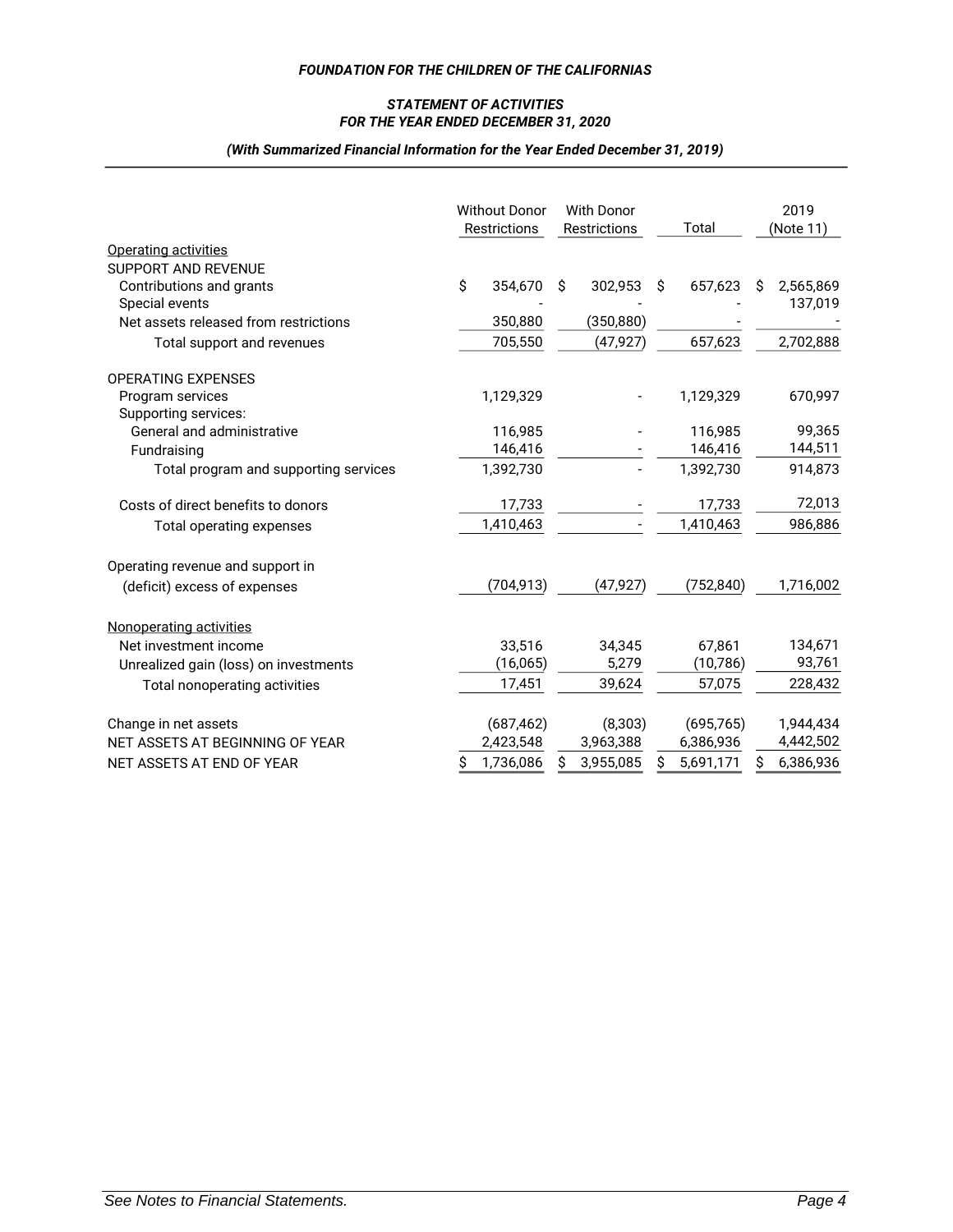## *FOR THE YEAR ENDED DECEMBER 31, 2020 SCHEDULE OF FUNCTIONAL EXPENSES*

## *(With Summarized Financial Information for the Year Ended December 31, 2019)*

|                                     | Program<br><b>Services</b> | General &<br>Administrative | Fund-<br>Raising | 2020<br>Total | 2019<br>(Note 11) |
|-------------------------------------|----------------------------|-----------------------------|------------------|---------------|-------------------|
| <b>Salaries</b>                     | \$<br>90,929               | Ŝ<br>69,533                 | Ŝ<br>106,975     | Ŝ.<br>267,437 | S<br>254,383      |
| Payroll taxes and employee benefits | 16,376                     | 15,095                      | 19,266           | 50,737        | 50,651            |
|                                     | 107,305                    | 84,628                      | 126,241          | 318,174       | 305,034           |
| <b>HIC CURARTE building expense</b> | 505,331                    |                             | -                | 505,331       | 116,184           |
| Indigent care                       | 238,025                    | $\overline{\phantom{a}}$    | -                | 238,025       | 152,554           |
| Clinic - programs                   | 158,170                    |                             |                  | 158,170       | 117,814           |
| Physical therapy                    | 50,754                     |                             |                  | 50,754        | 42,307            |
| U.S. nutrition education            | 48,826                     |                             |                  | 48,826        | 61,854            |
| Professional services               | 8,160                      | 21,493                      | 9,600            | 39,253        | 30,345            |
| Rent                                | 4,511                      | 3,450                       | 5,307            | 13,268        | 20,269            |
| Office expense                      | 3.799                      | 4,929                       | 4,469            | 13,197        | 17,501            |
| <b>Telemedicine</b>                 | 3,769                      |                             |                  | 3,769         | 32,586            |
| Miscellaneous                       | 583                        | 1,636                       | 686              | 2,905         | 9,110             |
| Meeting and travel                  | 96                         | 849                         | 113              | 1,058         | 9,315             |
| <b>Total expenses</b>               | 1,129,329                  | 116,985                     | 146,416<br>S     | 1,392,730     | 914,873           |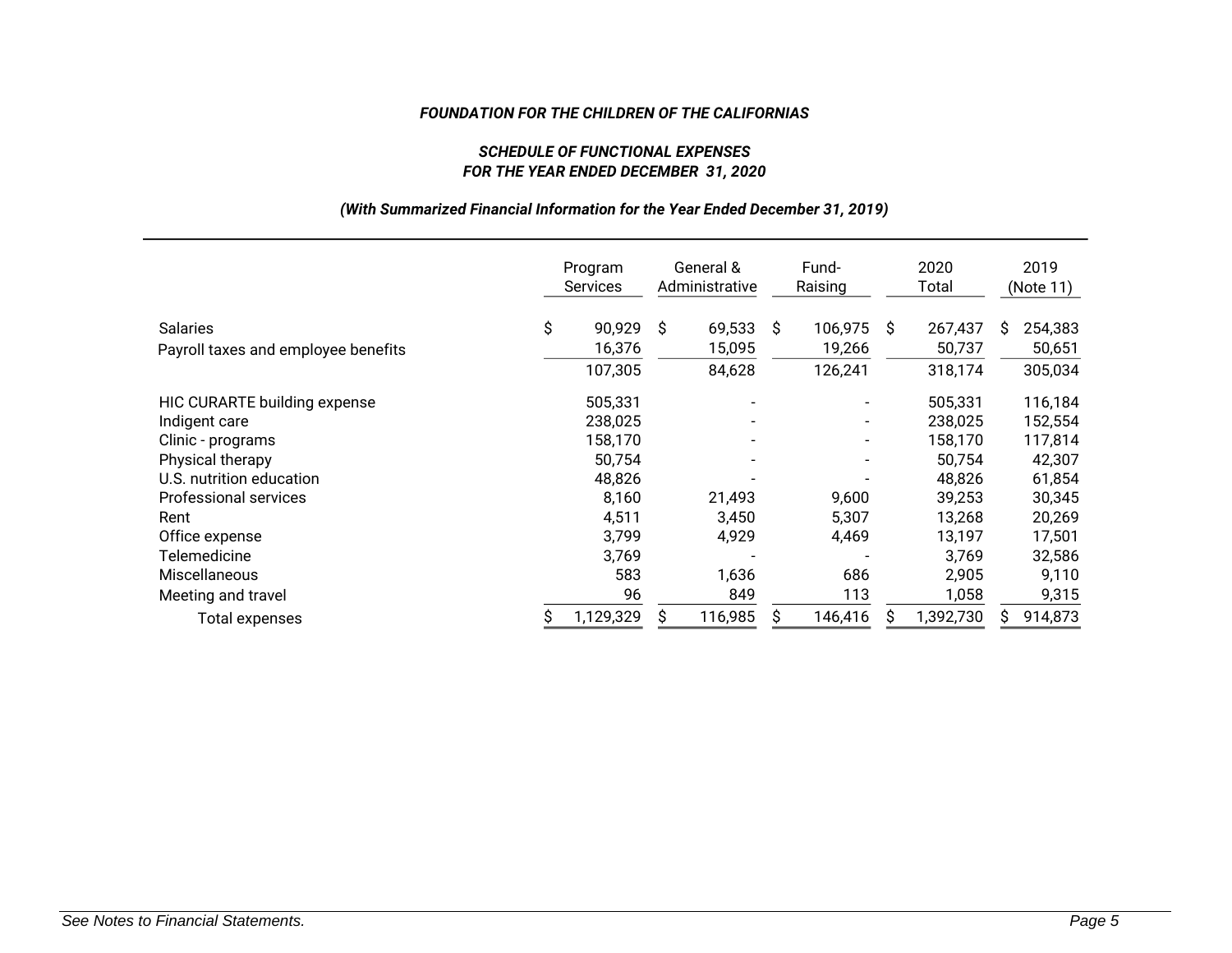## *FOR THE YEAR ENDED DECEMBER 31, 2020 STATEMENT OF CASH FLOWS*

## *(With Summarized Financial Information for the Year Ended December 31, 2019)*

| CASH FLOWS FROM OPERATING ACTIVITIES                                                                                               | 2020                 |    | 2019<br>(Note 11) |
|------------------------------------------------------------------------------------------------------------------------------------|----------------------|----|-------------------|
| Change in net assets<br>Adjustments to reconcile excess of revenues over expenses<br>to net cash provided by operating activities: | \$<br>$(695,765)$ \$ |    | 1,944,434         |
| Depreciation                                                                                                                       | 335                  |    | 336               |
| Realized and unrealized loss (gain) on investments<br>Change in operating assets and liabilities                                   | 10,786               |    | (93, 761)         |
| Accounts receivable                                                                                                                | 8,944                |    | (415)             |
| Prepaid expenses                                                                                                                   | 2,482                |    | (246)             |
| Accounts payable                                                                                                                   | (1,760)              |    | 1,056             |
| Refundable advance                                                                                                                 | 55,189               |    |                   |
| Net cash (used in) provided by operating activities                                                                                | (619, 789)           |    | 1,851,404         |
| CASH FLOWS FROM INVESTING ACTIVITIES                                                                                               |                      |    |                   |
| Net sales of investments                                                                                                           | 1,058,090            |    | 657,180           |
| Net cash provided by investing activities                                                                                          | 1,058,090            |    | 657,180           |
| Change in cash and cash equivalents                                                                                                | 438,301              |    | 2,508,584         |
| CASH AND CASH EQUIVALENTS AT BEGINNING OF YEAR                                                                                     | 3,137,423            |    | 628,839           |
| CASH AND CASH EQUIVALENTS AT END OF YEAR                                                                                           | \$<br>3,575,724      | S. | 3,137,423         |
| Cash and cash equivalents consist of :                                                                                             |                      |    |                   |
| Cash and cash equivalents                                                                                                          | \$<br>147,128        | Ŝ. | 188,877           |
| Cash and cash equivalents included in investments                                                                                  | 3,428,596            |    | 2,948,546         |
|                                                                                                                                    | \$<br>3,575,724      | \$ | 3,137,423         |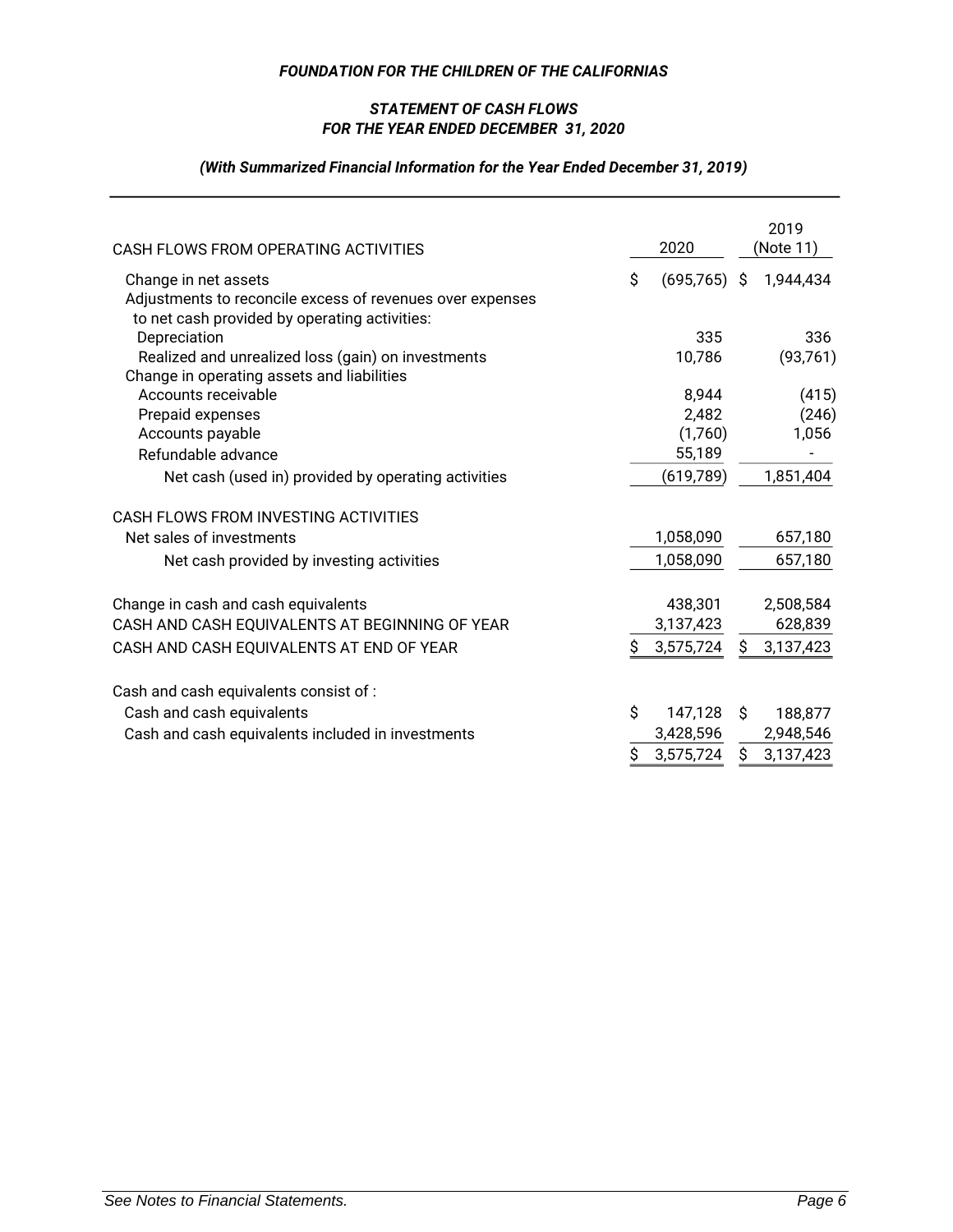### **Note 1. Organization and Significant Accounting Policies**

#### **Organization and Activities**

The Foundation for the Children of the Californias (the Foundation) was incorporated in May 1990 as a California non-profit organization for the primary purpose of improving the health and nutrition of children in the border region of San Diego, California and Tijuana, Mexico and in the funding of a pediatric medical complex (Hospital Infantil de las Californias) operated in Tijuana, Mexico by Fundación para los Niños de las Californias, a non-profit Mexican organization.

#### **Significant Accounting Policies**

**Method of Accounting** – The financial statements of the Foundation have been prepared on the accrual basis of accounting.

**Basis of Presentation** –The financial statements of the Foundation have been prepared in accordance with U.S. generally accepted accounting principles ("US GAAP"), which require the Foundation to report information regarding its financial position and activities according to the following net asset classifications:

**Net assets without donor restrictions:** Net assets that are not subject to donor-imposed restrictions and may be expended for any purpose in performing the primary objectives of the organization. These net assets may be used at the discretion of the Foundation's management and the board of directors.

**Net assets with donor restrictions**: Net assets subject to stipulations imposed by donors and grantors. Some donor restrictions are temporary in nature; those restrictions will be met by actions of the Foundation or by the passage of time. Other donor restrictions are perpetual in nature, whereby the donor has stipulated the funds be maintained in perpetuity.

Donor restricted contributions are reported as increases in net assets with donor restrictions. When a restriction expires, net assets are reclassified from net assets with donor restrictions to net assets without donor restrictions in the statement of activities.

**Measure of Operations** – The statement of activities reports all changes in net assets, including changes in net assets from operating and nonoperating activities. Operating activities consist of those items attributable to the Foundation's ongoing programs. Nonoperating activities are limited to resources that generate return from long-term investments and other activities considered to be of a more unusual or nonrecurring nature.

**Revenue Recognition** – Contributions are recognized as revenue when they are received or unconditionally pledged. The Foundation reports contributions as restricted if they are received with donor stipulations as to the use of the donated assets. When a donor restriction expires, that is, when a stipulated time restriction ends or purpose restriction is accomplished, net assets with donor restrictions are reclassified as net assets without donor restrictions and reported in the Statement of Activities as net assets released from restrictions. Contributions with donor restrictions requiring the principal gift to be held in perpetuity are reported as endowment funds. The income earned from such assets is generally considered as purpose restricted.

**Cash and Cash Equivalents** – The Foundation considers all highly liquid investments with an original maturity of less than three months to be cash equivalents. Cash and cash equivalents include cash in readily available checking accounts.

**Investments** *–* Investments are recorded at fair value based on quoted market prices.

**Furniture and Equipment** – The Foundation capitalizes all furniture and equipment over \$500. Furniture and equipment are depreciated on a straight-line basis over useful lives of 3 years. Depreciation expense for the year ended December 31, 2020 was \$335.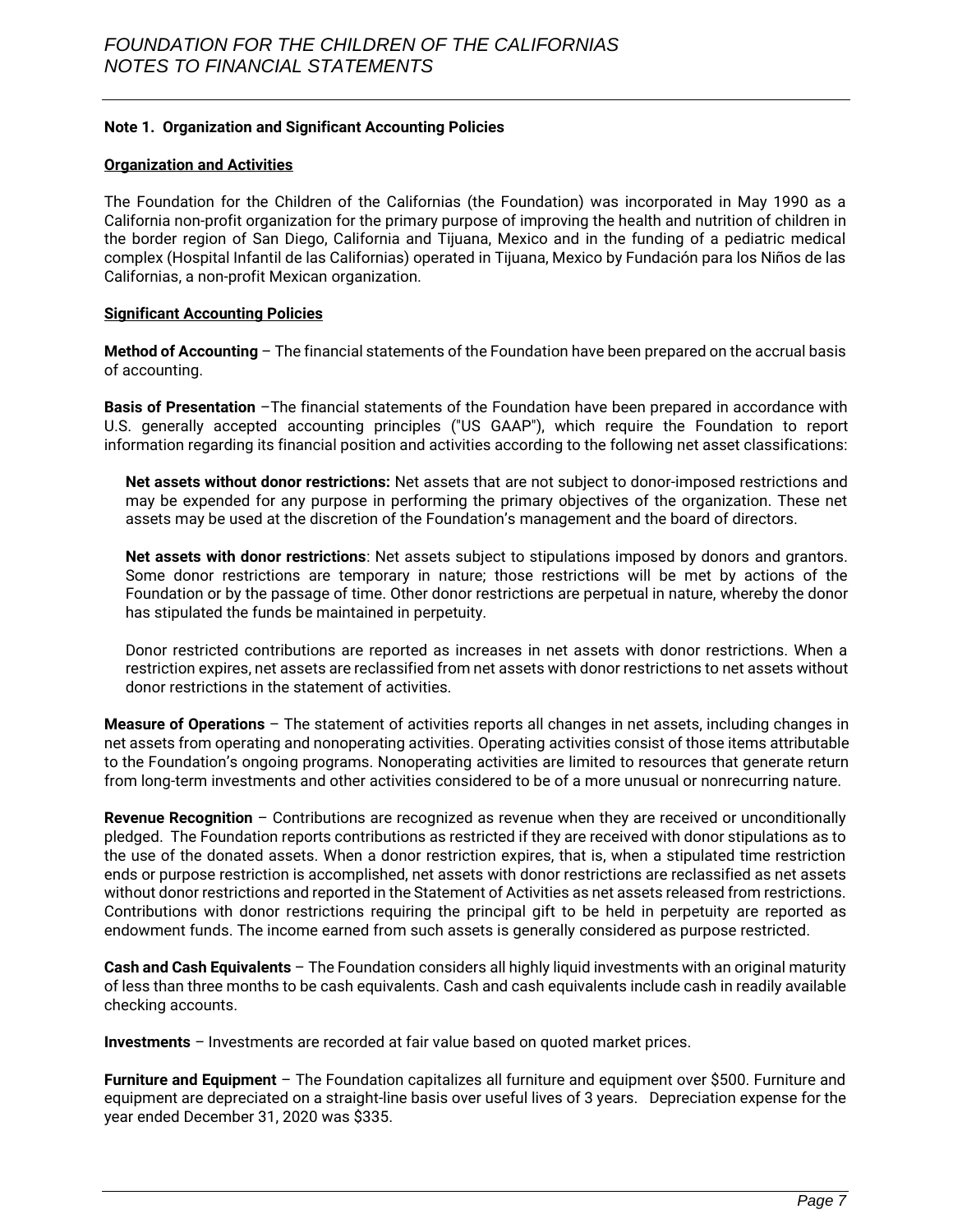**Refundable Advance** – The Foundation received a loan in the amount of \$55,189 under the Paycheck Protection Program (PPP). The PPP was established as part of the Coronavirus Aid, Relief and Economic Security Act (CARES Act). The loan is forgivable if it is used for qualifying expenses as described in the CARES Act. The Foundation believes the PPP loan qualifies for forgiveness and has elected to account for the PPP loan under FASB ASC 958-605. Under this model, the Foundation has recorded a refundable advance and will record revenue when the PPP loan is forgiven.

**Functional Allocation of Expenses** – The statement of functional expenses presents expense by function and natural classification. Expenses directly attributable to a specific functional area of the Foundation are reported as expenses of those functional areas. A portion of costs that benefit multiple functional areas (indirect costs) have been allocated across programs and supporting services based on the full-time employee equivalents of a program or supporting service.

**Cost of Direct Benefits to Donors** *–* The costs of special events that represent a direct benefit to donors are separately reported. For the year ended December 31, 2020 there were special event costs of \$17,733.

**Income Taxes** – The Foundation is exempt from federal income tax under the provisions of Section 501(c)(3) of the Internal Revenue Code and is also exempt from state income taxes. The Financial Accounting Standards Board (FASB) issued Accounting Standards Codification No. 740-10, *Accounting for Uncertainties in Income Tax*, which sets a minimum threshold for financial statement recognition of the benefit of a tax position taken or expected to be taken in a tax return. The Foundation has reviewed its positions for all open tax years and has determined that it has no uncertain tax positions requiring accrual or disclosure.

**Use of Estimates** – The preparation of financial statements in conformity with generally accepted accounting principles requires management to make estimates and assumptions that affect the amounts of assets and liabilities and disclosure of contingent assets and liabilities at the date of the financial statements and the reported amounts of revenues and expenses during the reporting period. Actual results could differ from those estimates.

**Subsequent Events** – Subsequent events are events or transactions that occur after the statement of financial position date but before financial statements are available to be issued. The Foundation recognizes in the financial statements, the effects of all subsequent events that provide additional evidence about conditions that existed at that date, including the estimates inherent in the process of preparing financial statements. The Foundation's financial statements do not recognize subsequent events that provide evidence about conditions that did not exist at the date of the statement of financial position, but arose after that date and before the financial statements are available to be issued.

The Foundation has evaluated subsequent events through September 29, 2021, which is the date the financial statements are available for issuance, and concluded that the below event needed to be disclosed.

In June 2021, the Foundation signed a new 60 month lease agreement for office space commencing July 1, 2021. The monthly rent is \$1,769 per month with 4% annual increases.

Apart from the above event, there were no other events or transactions that needed to be disclosed for the year ended December 31, 2020.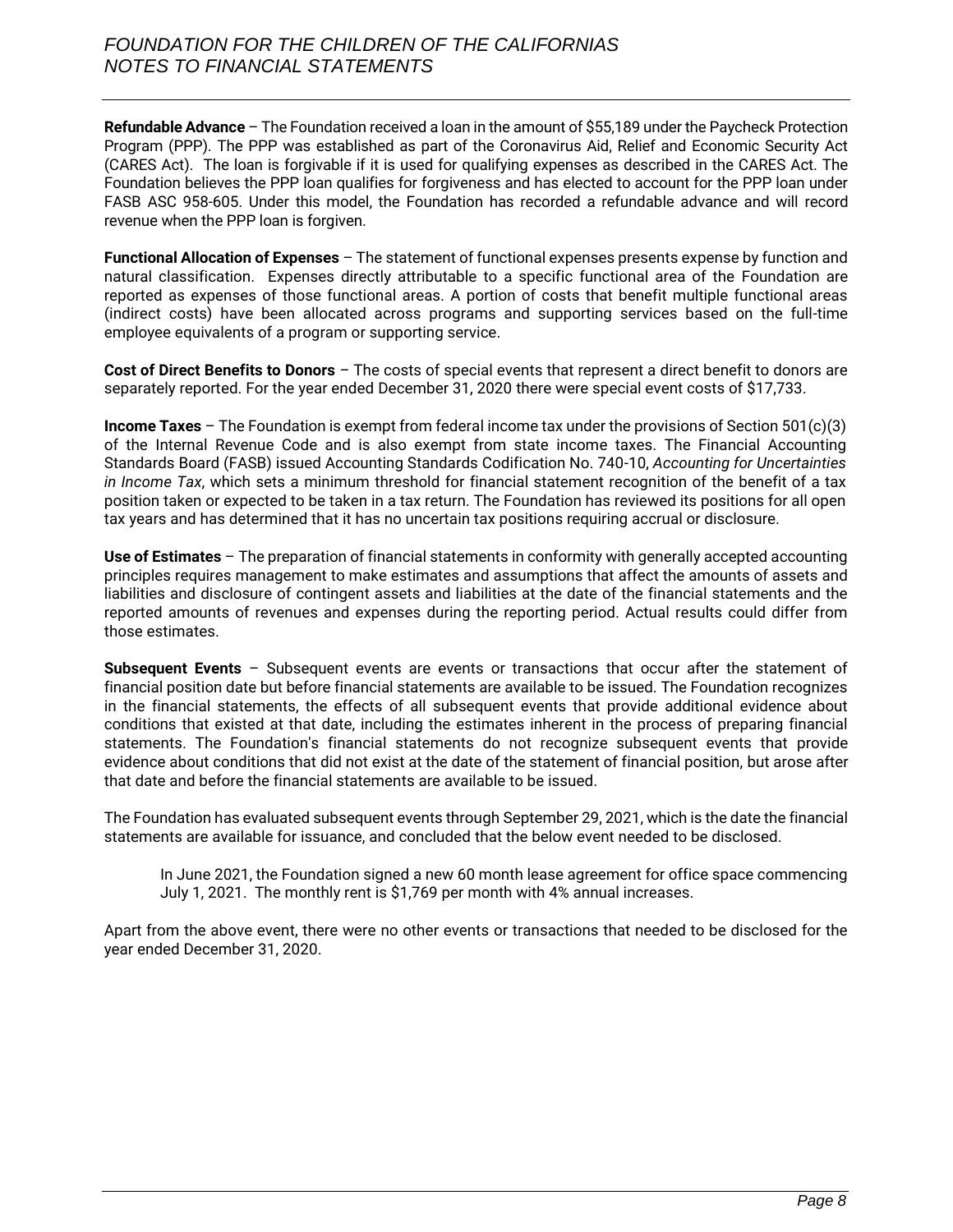## **Note 2. Liquidity and Availability of Resources**

The Foundation's financial assets available for general expenditure, that is without donor restrictions limiting their use within one year of the statement of position date, are as follows:

| <b>Financial Assets</b>                                                                                                                                                                                                                                                                                                                                                                                                                                                                                                                                                                                                                                                                                                                                                                                                                                                                                                                                                                        |                       |
|------------------------------------------------------------------------------------------------------------------------------------------------------------------------------------------------------------------------------------------------------------------------------------------------------------------------------------------------------------------------------------------------------------------------------------------------------------------------------------------------------------------------------------------------------------------------------------------------------------------------------------------------------------------------------------------------------------------------------------------------------------------------------------------------------------------------------------------------------------------------------------------------------------------------------------------------------------------------------------------------|-----------------------|
| Cash and cash equivalents                                                                                                                                                                                                                                                                                                                                                                                                                                                                                                                                                                                                                                                                                                                                                                                                                                                                                                                                                                      | \$<br>147,128         |
| Investments                                                                                                                                                                                                                                                                                                                                                                                                                                                                                                                                                                                                                                                                                                                                                                                                                                                                                                                                                                                    | 5,582,541             |
| Accounts receivable                                                                                                                                                                                                                                                                                                                                                                                                                                                                                                                                                                                                                                                                                                                                                                                                                                                                                                                                                                            | 19,440                |
| Total financial assets available within one year                                                                                                                                                                                                                                                                                                                                                                                                                                                                                                                                                                                                                                                                                                                                                                                                                                                                                                                                               | 5,749,109             |
| Less:                                                                                                                                                                                                                                                                                                                                                                                                                                                                                                                                                                                                                                                                                                                                                                                                                                                                                                                                                                                          |                       |
| Amounts unavailable for general expenditures                                                                                                                                                                                                                                                                                                                                                                                                                                                                                                                                                                                                                                                                                                                                                                                                                                                                                                                                                   |                       |
| within one year due to:                                                                                                                                                                                                                                                                                                                                                                                                                                                                                                                                                                                                                                                                                                                                                                                                                                                                                                                                                                        |                       |
| Restricted by donors with purpose restrictions                                                                                                                                                                                                                                                                                                                                                                                                                                                                                                                                                                                                                                                                                                                                                                                                                                                                                                                                                 | (2,711,821)           |
| Restricted by donors in perpetuity                                                                                                                                                                                                                                                                                                                                                                                                                                                                                                                                                                                                                                                                                                                                                                                                                                                                                                                                                             | (1, 243, 264)         |
| Total amounts unavailable for general expenditures<br>within one year                                                                                                                                                                                                                                                                                                                                                                                                                                                                                                                                                                                                                                                                                                                                                                                                                                                                                                                          | (3,955,085)           |
| Amounts unavailable to management without                                                                                                                                                                                                                                                                                                                                                                                                                                                                                                                                                                                                                                                                                                                                                                                                                                                                                                                                                      |                       |
| Board of Directors approval:                                                                                                                                                                                                                                                                                                                                                                                                                                                                                                                                                                                                                                                                                                                                                                                                                                                                                                                                                                   |                       |
| Designated amounts from the Board for:                                                                                                                                                                                                                                                                                                                                                                                                                                                                                                                                                                                                                                                                                                                                                                                                                                                                                                                                                         |                       |
| Operating reserves                                                                                                                                                                                                                                                                                                                                                                                                                                                                                                                                                                                                                                                                                                                                                                                                                                                                                                                                                                             | (1,338,280)           |
| Indigent care<br>Other                                                                                                                                                                                                                                                                                                                                                                                                                                                                                                                                                                                                                                                                                                                                                                                                                                                                                                                                                                         | (158, 527)<br>(9,044) |
| Total amounts unavailable to management                                                                                                                                                                                                                                                                                                                                                                                                                                                                                                                                                                                                                                                                                                                                                                                                                                                                                                                                                        |                       |
| without Board of Directors approval                                                                                                                                                                                                                                                                                                                                                                                                                                                                                                                                                                                                                                                                                                                                                                                                                                                                                                                                                            | (1,505,851)           |
| Total financial assets available to management                                                                                                                                                                                                                                                                                                                                                                                                                                                                                                                                                                                                                                                                                                                                                                                                                                                                                                                                                 |                       |
| for general expenditure within one year                                                                                                                                                                                                                                                                                                                                                                                                                                                                                                                                                                                                                                                                                                                                                                                                                                                                                                                                                        | \$<br>288,173         |
| E Foundation maintains policies of structuring its financial assets to be available as its genera<br>enditures, liabilities, and other obligations come due.                                                                                                                                                                                                                                                                                                                                                                                                                                                                                                                                                                                                                                                                                                                                                                                                                                   |                       |
| te 3. Fair Value Measurements                                                                                                                                                                                                                                                                                                                                                                                                                                                                                                                                                                                                                                                                                                                                                                                                                                                                                                                                                                  |                       |
| e to the short-term nature of the assets and liabilities, fair value approximates carrying value. In accordanc<br>h Financial Accounting Standards Board Codification No. 820 (FASB ASC 820), fair value is defined as th<br>ce that the Foundation would receive upon selling an asset or transferring a liability in an orderly transactic<br>an independent buyer in the principal or most advantageous market of the asset.                                                                                                                                                                                                                                                                                                                                                                                                                                                                                                                                                                |                       |
| SB ASC 820 establishes a three-tier hierarchy which requires an entity to maximize the use of observab<br>uts and minimize the use of unobservable inputs and to establish the classification of fair valu<br>asurements for disclosure purposes. Inputs refer broadly to the assumptions that market participant<br>uld use in pricing the asset or liability, including assumptions about risk. Inputs may be observable o<br>bbservable. Observable inputs are inputs that reflect the assumptions market participants would use<br>cing the asset or liability developed based on market data obtained from sources independent of th<br>orting entity. Unobservable inputs are inputs that reflect the reporting entity's own assumptions about the<br>sumptions market participants would use in pricing the asset or liability developed based on the be-<br>ormation available. The standard describes three-tier hierarchy of inputs that may be used to measure fa<br>ue as follows: |                       |
| Level 1: Quoted prices (unadjusted) of identical assets or liabilities in active markets that the Foundatio<br>has the ability to access as of the measurement date.                                                                                                                                                                                                                                                                                                                                                                                                                                                                                                                                                                                                                                                                                                                                                                                                                           |                       |

#### **Note 3. Fair Value Measurements**

Due to the short-term nature of the assets and liabilities, fair value approximates carrying value. In accordance with Financial Accounting Standards Board Codification No. 820 (FASB ASC 820), fair value is defined as the price that the Foundation would receive upon selling an asset or transferring a liability in an orderly transaction to an independent buyer in the principal or most advantageous market of the asset.

FASB ASC 820 establishes a three-tier hierarchy which requires an entity to maximize the use of observable inputs and minimize the use of unobservable inputs and to establish the classification of fair value measurements for disclosure purposes. Inputs refer broadly to the assumptions that market participants would use in pricing the asset or liability, including assumptions about risk. Inputs may be observable or unobservable. Observable inputs are inputs that reflect the assumptions market participants would use in pricing the asset or liability developed based on market data obtained from sources independent of the reporting entity. Unobservable inputs are inputs that reflect the reporting entity's own assumptions about the assumptions market participants would use in pricing the asset or liability developed based on the best information available. The standard describes three-tier hierarchy of inputs that may be used to measure fair value as follows: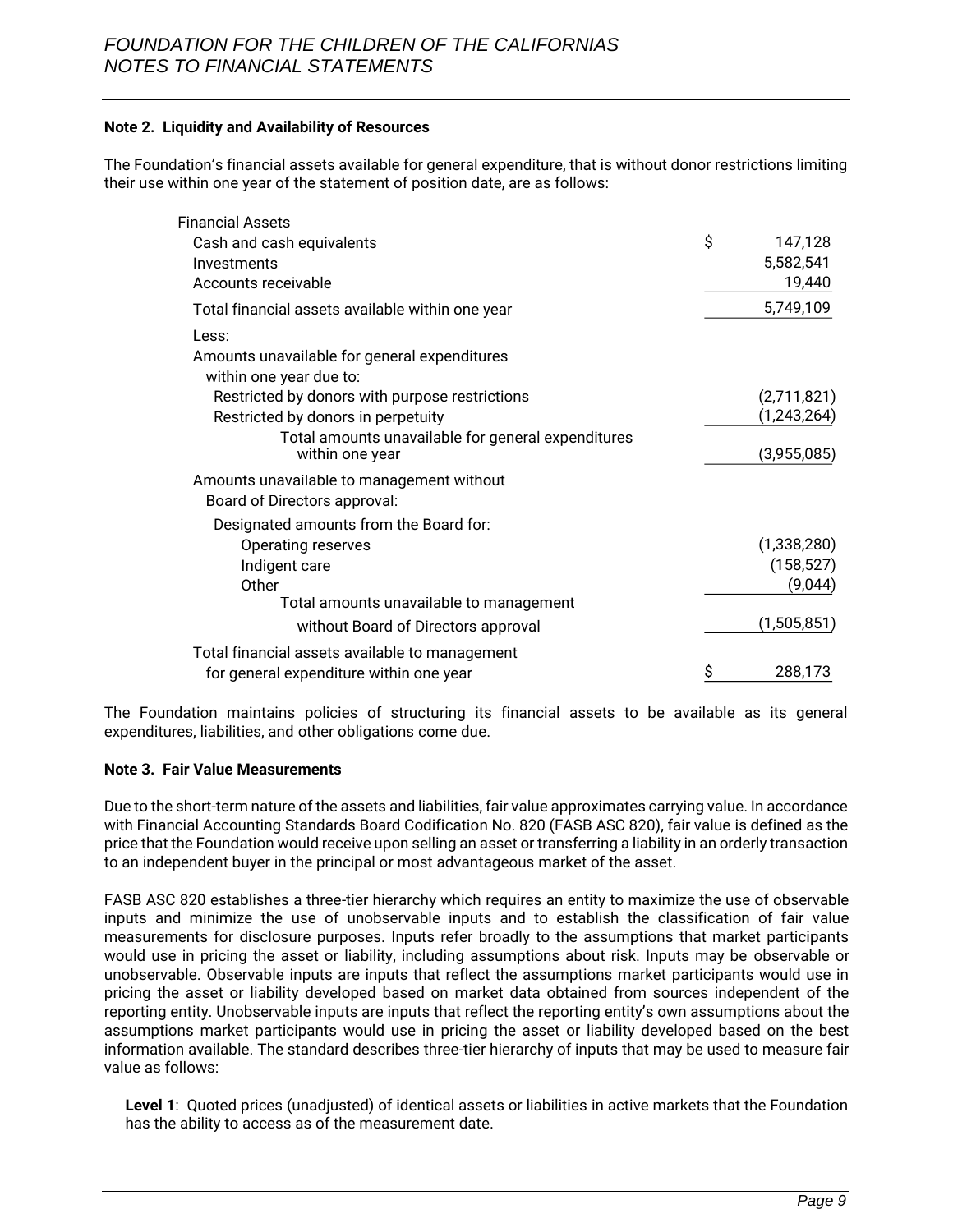**Level 2**: Significant other observable inputs other than Level 1 prices, such as quoted prices for similar assets or liabilities, quoted prices in markets that are not active, and other inputs that are observable or can be corroborated by observable market data.

**Level 3**: Significant unobservable inputs that reflect the Foundation's own assumptions about the assumptions that market participants would use in pricing an asset or liability.

Assets and liabilities measured at fair value on a recurring basis are summarized below:

|             |           | Fair Value Measurements Using:    |                      |                          |  |  |
|-------------|-----------|-----------------------------------|----------------------|--------------------------|--|--|
|             |           | <b>Quoted Prices</b><br>in Active | Significant<br>Other | Significant              |  |  |
|             |           | Markets for                       | Observable           | Unobservable             |  |  |
|             |           | <b>Identical Assets</b>           | Inputs               | Inputs                   |  |  |
|             | Total     | (Level 1)                         | (Level 2)            | (Level 3)                |  |  |
| Assets      |           |                                   |                      |                          |  |  |
| Investments | 5,582,541 | 5,582,541                         | $\sim$               | $\overline{\phantom{0}}$ |  |  |

The fair value of a financial instrument is the price that would be received to sell an asset or paid to transfer a liability in an orderly transaction between market participants at the measurement date. Fair value is best determined based upon quoted market prices. However, in certain instances, there are no quoted market prices for the Foundation's various financial instruments. In cases where quoted market prices are not available, fair values are based on estimates using present value or other valuation techniques. Those techniques are significantly affected by the assumptions used, including the discount rate and estimates of future cash flows. Accordingly, the fair value estimates may not be realized in an immediate settlement of the instrument.

#### **Note 4. Investments**

Investments at December 31, 2020, consist of the following:

| Money market      | \$3,428,596 |
|-------------------|-------------|
| Fixed income      | 2,103,789   |
| Equities          | 50.156      |
| Total investments | \$5,582,541 |

The following is a summary of net investment income for the year ended December 31, 2020:

| Interest and dividends             | 91.585    |
|------------------------------------|-----------|
| Net realized and unrealized losses | (10,786)  |
| Investment fees                    | (23, 724) |
| Net investment income              | 57.075    |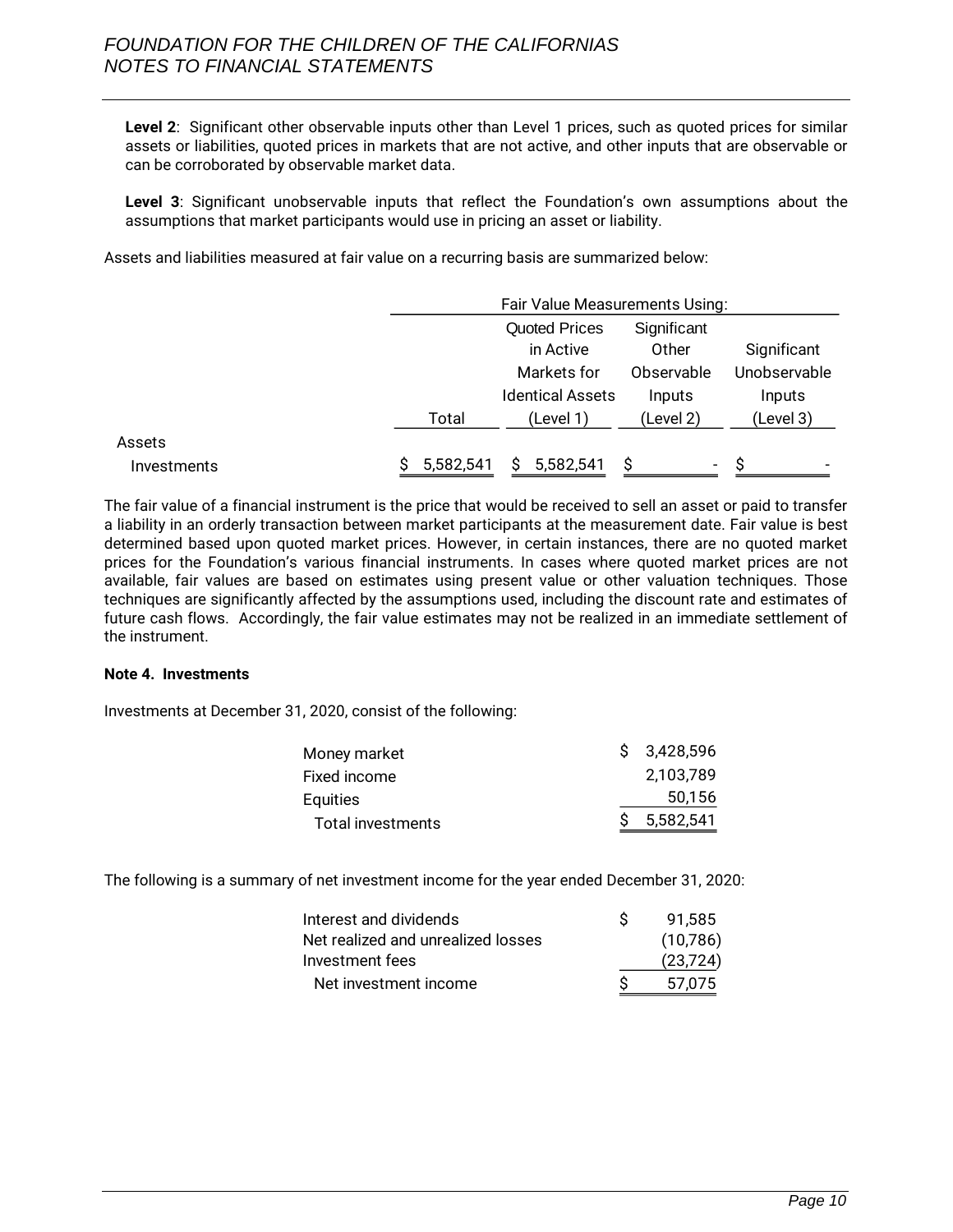### **Note 5. Commitments**

The Foundation leases office space under a month to month lease agreement.

The Foundation leases the office copier under an operating lease that expires in December 2022. For the year ended December 31, 2020, rent expense totaled \$13,268.

Future minimum lease obligations are as follows:

| Years Ending December 31, |       |
|---------------------------|-------|
| 2021                      | 2.892 |
| 2022                      | 2,651 |
|                           | 5.543 |

#### **Note 6. Net Assets without Donor Restrictions**

The Foundation's net assets without donor restriction is comprised of undesignated and Board designated amounts for the following purposes at December 31, 2020:

| Board designated for operating reserves | 1,338,280 |
|-----------------------------------------|-----------|
| Board designated for Indigent Care      | 158,527   |
| Board designated for other programs     | 9.044     |
| Undesignated                            | 230,235   |
|                                         | 1,736,086 |

#### **Note 7. Net Assets with Donor Restrictions**

Net assets with donor restrictions are restricted for the following purposes at December 31, 2020:

| <b>Medical clinics</b>              | Ś | 2,224,957 |
|-------------------------------------|---|-----------|
| U.S. Education / Nutrition Projects |   | 346,416   |
| Indigent care                       |   | 87,165    |
| Physical therapy training           |   | 32,415    |
| Other programs                      |   | 14,940    |
| Dr. Dunklee Scholarship Fund        |   | 4,850     |
| <b>Building fund</b>                |   | 1,078     |
|                                     |   | 2,711,821 |

Endowments, subject to the Foundation's spending policy and appropriations, the income from which is expendable for:

| Langdon Endowment Fund           | 949.232     |
|----------------------------------|-------------|
| <b>DARTE Endowment PMA Trust</b> | 139.581     |
| <b>Nutrition Endowment Fund</b>  | 154.451     |
|                                  | \$1,243,264 |

Total net assets with donor restrictions at December 31, 2020 is \$3,955,085.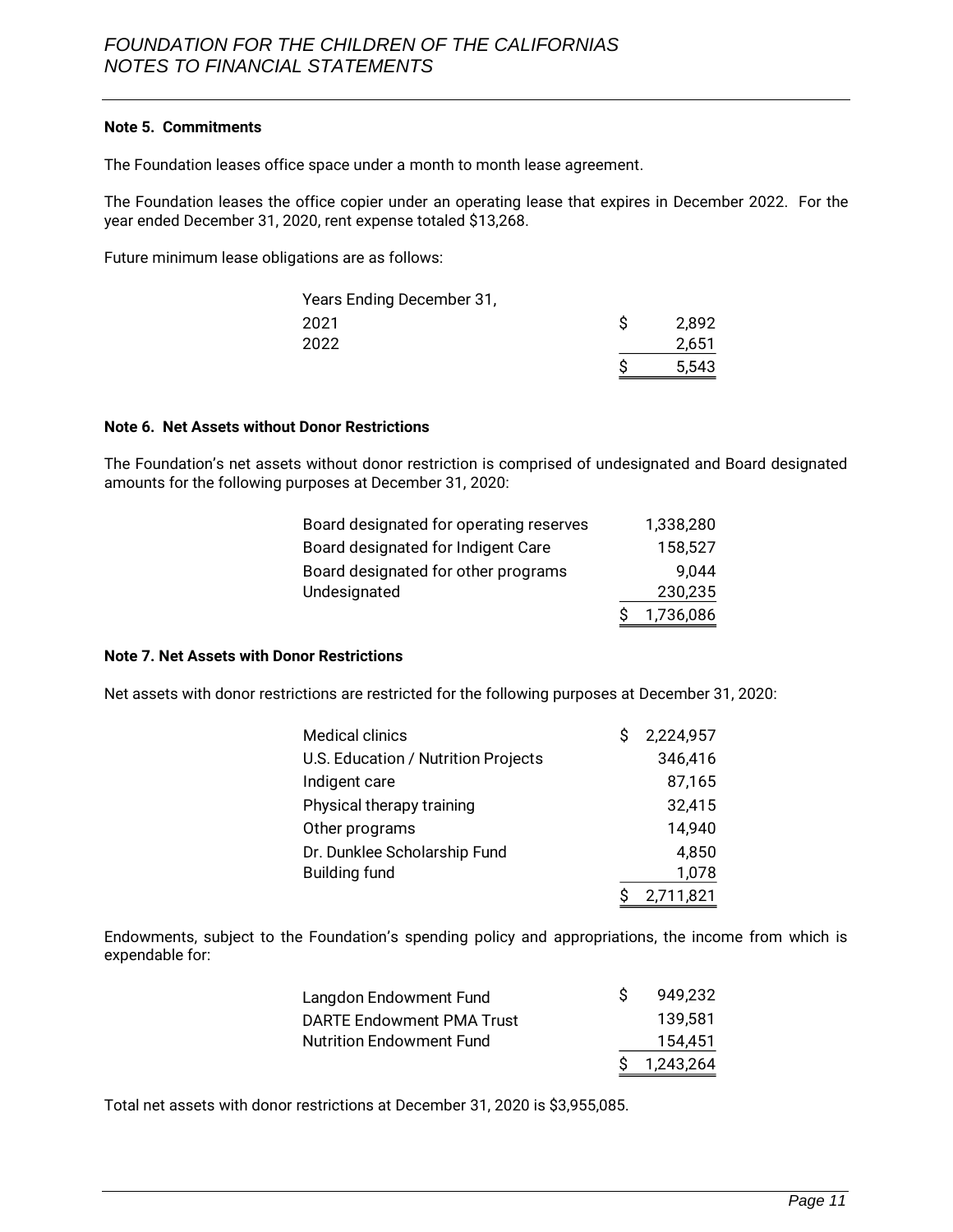### **Note 8. Net Assets Released from Restriction**

Net assets were released from donor restrictions by incurring expenses satisfying the restricted purposes or by occurrence of other events specified by donors.

Purpose restrictions accomplished:

| Indigent care                       | S | 151,962 |
|-------------------------------------|---|---------|
| Medical clinics and equipment       |   | 101,471 |
| U.S. Education / Nutrition Projects |   | 48,826  |
| Physical therapy training           |   | 44,754  |
| Telemedicine                        |   | 3,769   |
| Other programs                      |   | 98      |
|                                     | S | 350,880 |

#### **Note 9. Endowment**

The Foundation follows the standards codified in FASB ASC 958-205-65, *Endowments of Not-for-Profit Organizations: Net Asset Classification of Funds Subject to an Enacted Version of the Uniform Prudent Management of Institutional Funds Act, and Enhanced Disclosures for All Endowment Funds*, which provides guidance on the net asset classification of donor-restricted endowment funds for a not-for-profit organization that is subject to an enacted version of the 2006 Uniform Prudent Management of Institutional Funds Act (UPMIFA). The endowment includes only donor-restricted endowment funds.

**Interpretation of Relevant Law** – The Board of Directors of the Foundation has interpreted the UPMIFA as requiring the preservation of the fair value of the original gift as of the gift date of the donor-restricted endowment funds absent explicit donor stipulations to the contrary. As a result of this interpretation, the Foundation classifies net assets with donor restrictions – held in perpetuity as, (a) the original value of gifts donated to the permanent endowment, (b) the original value of subsequent gifts to the permanent endowment, and (c) accumulations to the permanent endowment made in accordance with the direction of the applicable donor gift instrument at the time the accumulation is added to the fund.

The remaining portion of the donor-restricted endowment fund that is not classified in net assets with donor restrictions – held in perpetuity are appropriated for expenditure by the Foundation in a manner consistent with the standard of prudence prescribed by UPMIFA.

**Endowment Investment and Spending Policies** – The Foundation has adopted investment and spending policies for endowment assets that attempt to provide a predictable stream of funding to programs supported by its endowment while seeking to maintain the purchasing power of the endowment assets. Endowment assets include those assets of donor-restricted funds that the Foundation must hold in perpetuity. The Foundation expects its endowment funds, over time, to provide an average rate of return of approximately 4.25% annually. Actual returns in any given year may vary from this amount.

To satisfy its long-term rate-of-return objectives, the Foundation relies on a total return strategy in which investment returns are achieved through both capital appreciation (realized and unrealized) and current yield (interest and dividends). The Foundation targets a diversified asset allocation that places a greater emphasis on equity-based investments to achieve its long-term return objectives within prudent risk constraints.

The Foundation has a policy of appropriating for distribution each year 3% of its endowment fund's average value over the prior fiscal year. In establishing this policy, the Foundation considered the long-term expected return on its endowment. Accordingly, over the long term, the Foundation expects the current spending policy to allow its endowment to grow at an average of 3% annually. This is consistent with the Foundation's objective to maintain the purchasing power of the endowment assets held in perpetuity or for a specified term as well as to provide additional real growth through new gifts and investment return.